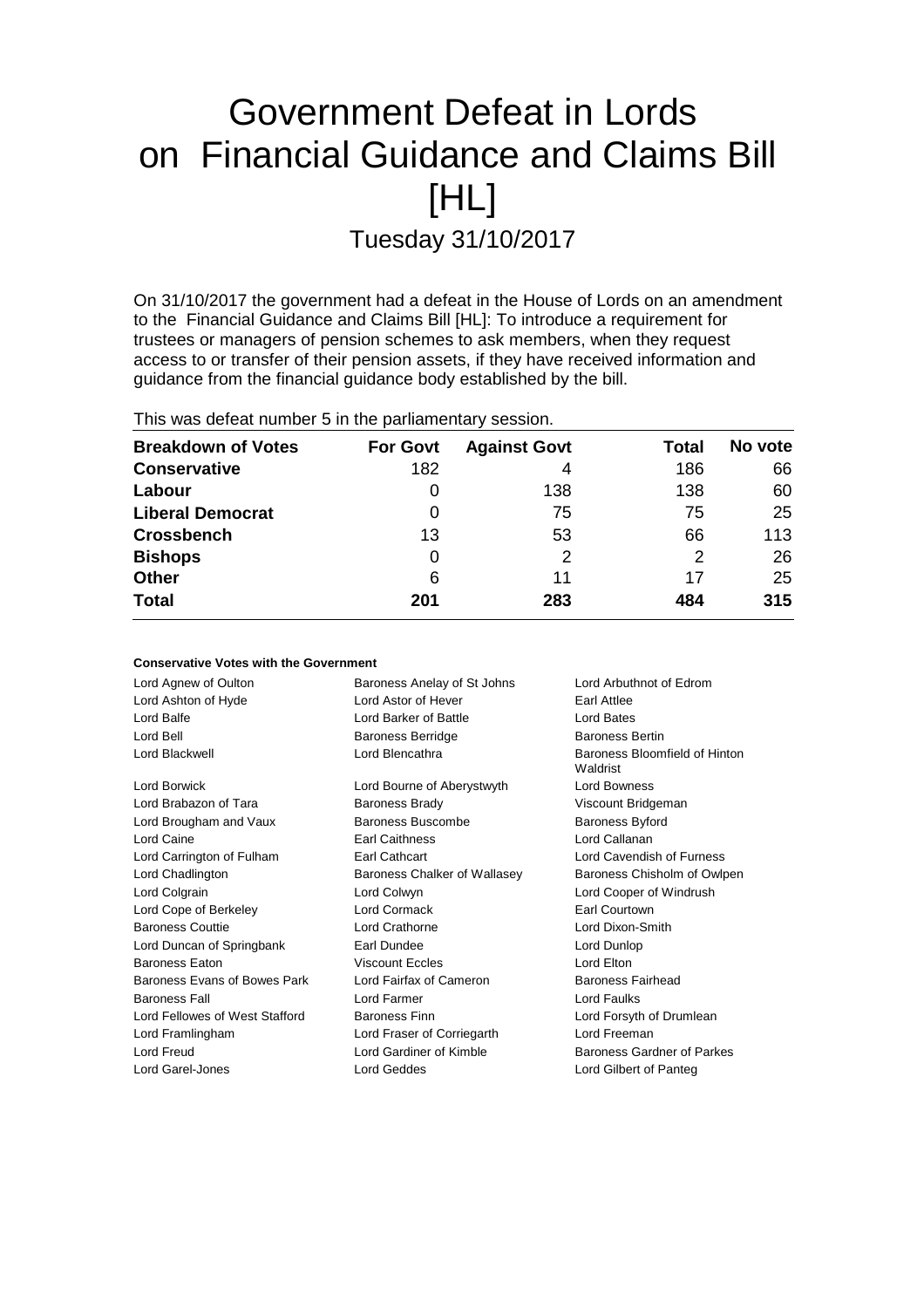Lord Grade of Yarmouth Lord Griffiths of Fforestfach Lord Hague of Richmond Lord Harris of Peckham Lord Hayward Baroness Helic Lord Henley Lord Higgins Lord Hill of Oareford Baroness Hodgson of Abinger Lord Holmes of Richmond Earl Home Baroness Hooper Lord Horam Lord Howard of Rising Lord Howard of Lympne Earl Howe Lord Hunt of Wirral Lord Inglewood **Lord James of Blackheath** Baroness Jenkin of Kennington Lord Jopling Lord Keen of Elie Lord King of Bridgwater Lord Kirkhope of Harrogate Lord Lamont of Lerwick Lord Lang of Monkton Lord Lansley Lord Lawson of Blaby Lord Leigh of Hurley Lord Lexden Earl Lindsay Lord Lingfield Lord Mancroft Baroness Manzoor Lord Marlesford Lord McColl of Dulwich **Lord McInnes of Kilwinning** Baroness McIntosh of Pickering Duke of Montrose The Baroness Morris of Bolton Theory Cord Moynihan Lord Naseby **Lord Nash Baroness Neville-Jones** Baroness Neville-Rolfe **Baroness Newlove** Baroness Newlove **Baroness Noakes** Lord Norton of Louth Lord O'Shaughnessy Baroness O'Cathain Baroness Oppenheim-Barnes Lord Palumbo **Lord Patten** Baroness Pidding Lord Popat Lord Porter of Spalding Lord Price **Lord Prior of Brampton** Baroness Rawlings Baroness Redfern Viscount Ridley Lord Risby Lord Robathan Baroness Rock Lord Rotherwick Lord Ryder of Wensum Lord Sanderson of Bowden Lord Sassoon Baroness Seccombe Earl Selborne Lord Selkirk of Douglas Lord Selsdon **Baroness Sharples** Lord Sheikh Lord Sherbourne of Didsbury **Baroness Shields Lord Shinkwin** Lord Skelmersdale Lord Smith of Hindhead Lord Spicer Baroness Stedman-Scott Lord Sterling of Plaistow Baroness Stowell of Beeston Lord Strathclyde **Baroness Stroud** Baroness Sugg Lord Suri Lord Swinfen Lord Taylor of Holbeach Lord Trimble Lord True Lord Tugendhat Viscount Ullswater Baroness Vere of Norbiton Baroness Verma Lord Vinson Lord Wakeham Baroness Warsi Lord Wasserman and Lord Wei Duke of Wellington Duke of Wellington Lord Whitby **Baroness Wilcox** Baroness Wilcox **Baroness Williams of Trafford** Lord Young of Cookham Viscount Younger of Leckie

Lord Glenarthur Baroness Goldie Lord Goodlad

Lord Hamilton of Epsom **Baroness Hanham** Baroness Hanham Baroness Harding of Winscombe Earl Liverpool Marquess of Lothian Lord MacGregor of Pulham Market

### **Conservative Votes against the Government**

Baroness Altmann Lord Deben Lord Lupton Baroness Wheatcroft

### **Labour Votes with the Government**

### **Labour Votes against the Government**

Baroness Andrews **Baroness Armstrong of Hill Top** Baroness Bakewell Lord Bassam of Brighton Lord Beecham Lord Berkeley Baroness Blackstone **Baroness Blood Baroness Blood** Lord Blunkett Lord Bradley **Lord Bragg Lord Bragg Lord Brennan** Lord Brookman Lord Browne of Ladyton Lord Campbell-Savours Lord Carter of Coles Lord Cashman Baroness Chakrabarti Lord Christopher Lord Clark of Windermere Lord Clarke of Hampstead Lord Collins of Highbury **Baroness Corston** Baroness Corston Baroness Crawley

Baroness Adams of Craigielea Lord Adonis Lord Anderson of Swansea

Lord Cunningham of Felling **Lord Darling of Roulanish Lord Davidson of Glen Clova**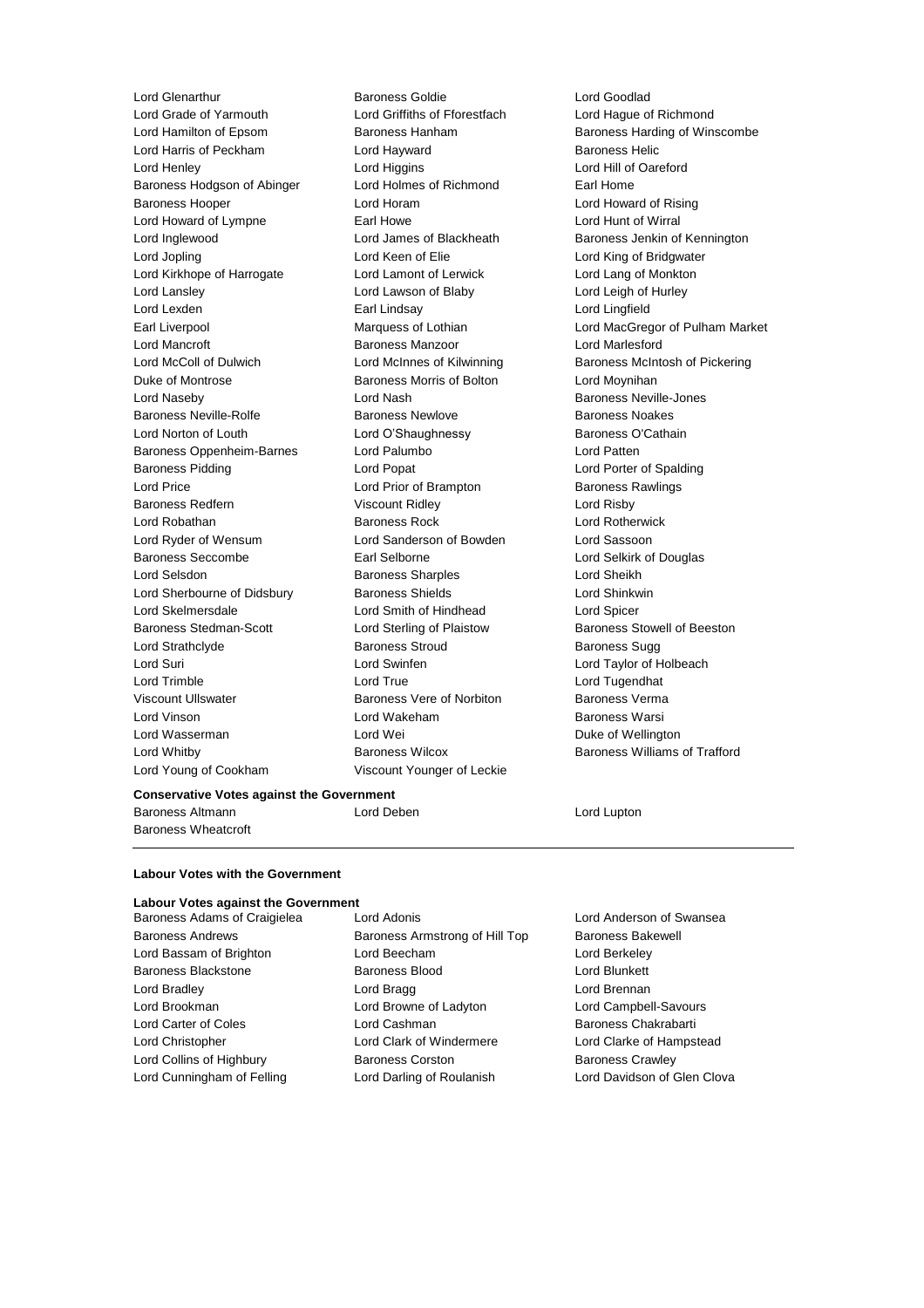Lord Davies of Oldham Lord Desai Baroness Donaghy<br>
Lord Donoughue **Baroness Desainess Drake** Lord Dubs<br>
Baroness Drake **Baroness Drake** Lord Donoughue Baroness Drake Lord Dubs Lord Elder Lord Evans of Watford Baroness Farrington of Ribbleton Lord Faulkner of Worcester Lord Foulkes of Cumnock Baroness Gale Lord Giddens Baroness Golding Lord Gordon of Strathblane Baroness Goudie **Baroness Gould of Potternewton** Lord Grantchester<br>
Lord Grocott **Acknowled Lord Hain**<br>
Lord Hain Lord Grocott Lord Hain Viscount Hanworth Lord Harris of Haringey Lord Haskel Lord Haworth Baroness Hayter of Kentish Town Baroness Healy of Primrose Hill Baroness Henig Lord Hollick **Baroness Hollis of Heigham** Lord Howarth of Newport Baroness Howells of St Davids Lord Howie of Troon Lord Hoyle Lord Hughes of Woodside **Baroness Jay of Paddington** Lord Jones Baroness Jones of Whitchurch Lord Judd Baroness Kennedy of The Shaws Lord Kennedy of Southwark **Baroness Kennedy of Cradley** Baroness Kinnock of Holyhead Lord Kinnock Lord Kirkhill Baroness Lawrence of Clarendon Lord Layard Lord Lea of Crondall Lord Lennie Baroness Liddell of Coatdyke Lord Liddle Lord Lines Lord Lipsey Lord Livermore **Baroness Mallalieu** Baroness Mallalieu Baroness Massey of Darwen Lord Maxton Lord McAvoy Lord McConnell of Glenscorrodale Baroness McDonagh Baroness McIntosh of Hudnall Lord McKenzie of Luton Lord Mendelsohn Lord Monks Lord Morris of Handsworth Lord Morris of Aberavon **Lord Murphy of Torfaen** Baroness Nye Lord O'Neill of Clackmannan Lord Patel of Bradford Lord Pendry Lord Ponsonby of Shulbrede Lord Prescott Baroness Primarolo Lord Puttnam Baroness Quin Lord Radice Baroness Ramsay of Cartvale Baroness Rebuck Lord Richard Lord Robertson of Port Ellen Lord Rooker Lord Rosser Lord Rowlands **Lord Sawyer Lord Sawyer Baroness Sherlock** Viscount Simon **Example 2** Lord Smith of Leigh Baroness Smith of Basildon Baroness Smith of Gilmorehill Lord Snape Lord Soley Lord Stevenson of Balmacara Baroness Taylor of Bolton Lord Temple-Morris Baroness Thornton Lord Tomlinson Lord Touhig Lord Tunnicliffe **Baroness Warwick of Undercliffe** Lord Watson of Invergowrie Lord Watts Lord West of Spithead Baroness Wheeler Baroness Whitaker Lord Whitty Lord Winston

Lord Wood of Anfield **Lord Woolmer of Leeds** Baroness Young of Old Scone

### **Liberal Democrat Votes with the Government**

## **Liberal Democrat Votes against the Government**

Baroness Bowles of Berkhamsted Lord Bradshaw **Baroness Brinton** Lord Bruce of Bennachie **Baroness Burt of Solihull** Lord Campbell of Pittenweem Lord Chidgey Lord Clement-Jones Lord Cotter Lord Dholakia **Baroness Doocey** Baroness Doocey Baroness Falkner of Margravine Lord Fearn **Baroness Featherstone** Lord Fox Baroness Garden of Frognal Lord German **Earl Glasgow** Earl Glasgow Lord Goddard of Stockport Lord Greaves **Baroness Grender** Baroness Hamwee **Baroness Harris of Richmond** Lord Hussain Baroness Hussein-Ece **Baroness Jolly Lord Kirkwood of Kirkhope** Baroness Kramer **Lord Lee of Trafford** Baroness Ludford Baroness Ludford Baroness Maddock Lord Marks of Henley-on-Thames Lord McNally Lord Newby Baroness Northover Lord Paddick Lord Palmer of Childs Hill Lord Purvis of Tweed Baroness Randerson Lord Razzall Lord Rennard Lord Roberts of Llandudno

Lord Allan of Hallam Baroness Barker

Lord Beith **Baroness Benjamin** Baroness Benjamin Baroness Bonham-Carter of Yarnbury